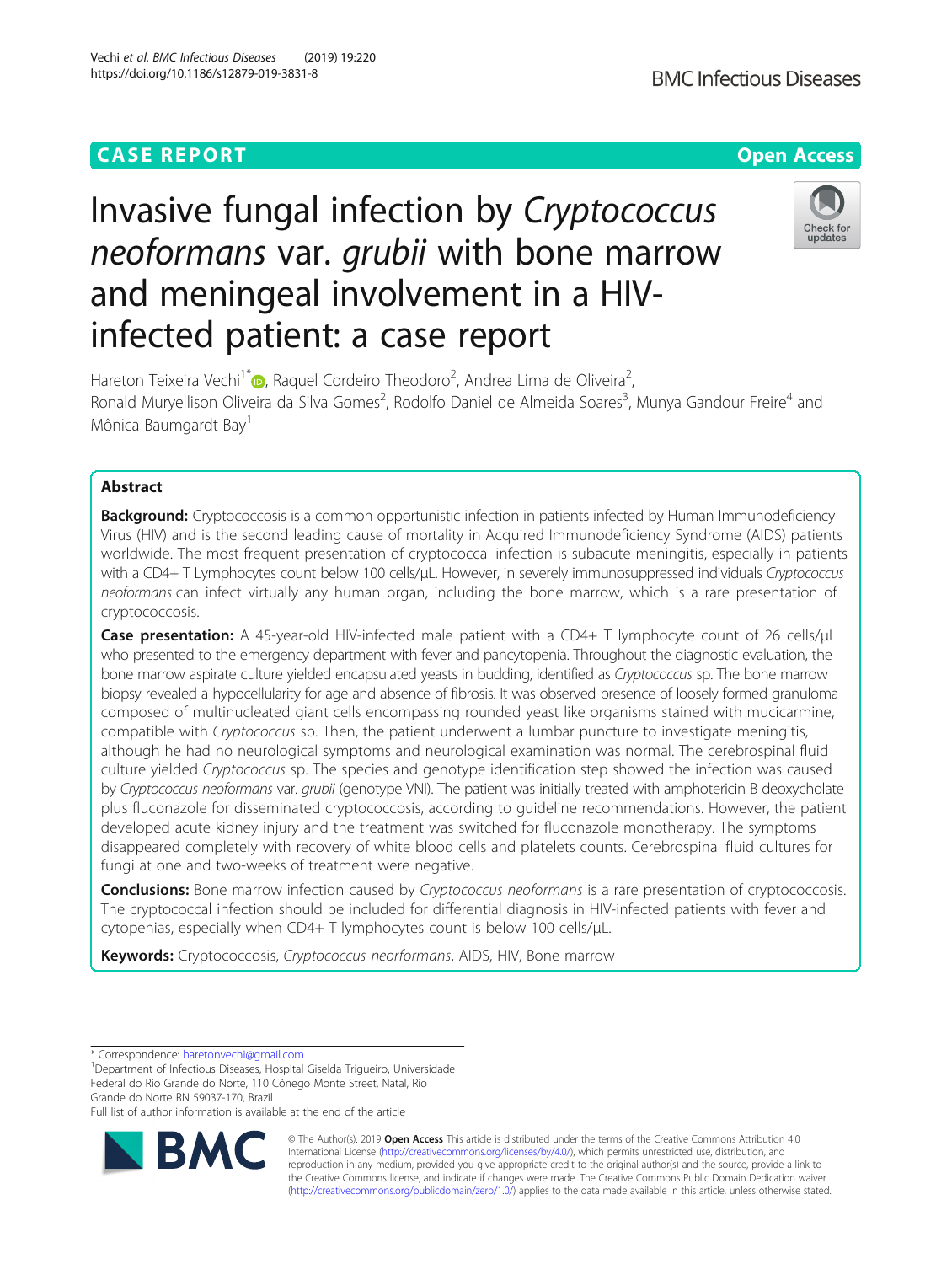### Background

Cryptococcosis remains the second most frequent cause of death in AIDS patients worldwide, only behind tuberculosis [\[1](#page-6-0)]. Its most frequent presentation is subacute meningitis, which ranges from 70 to 90% of cases [\[2](#page-6-0)], usually in patients with CD4+ T lymphocyte count bellow 100 cells/μL [\[3](#page-6-0)]. Recent estimates suggest that about 223,000 new cases of cryptococcal meningitis are diagnosed every year, causing 181,000 deaths [\[1](#page-6-0)]. Cases usually occur in patients who are unaware of their HIV infection, being cryptococcosis their AIDS-defining illness, or in those with limited access to antiretroviral therapy [[4](#page-6-0)]. In both situations, cryptococcal infection indicates a failure in AIDS control programs.

In turn, HIV-infected patients with severe immunodeficiency commonly present fever accompanied with cytopenias. The hematological abnormalities can be due to HIV infection itself or non-infectious and infectious causes. The most frequent opportunistic infections that cause pancytopenia are histoplasmosis and mycobacteriosis [[5](#page-6-0)]. In severely immunosuppressed patients, Cryptococcus neoformans can infect virtually any human organ system, including the bone marrow, which is a rare presentation of cryptococcosis.

Here, we describe an uncommon presentation of disseminated cryptococcosis with invasive disease of bone marrow and asymptomatic meningitis.

#### Case presentation

A 45-year-old HIV-infected black man, mechanic, has sought emergency department referring progressive asthenia for two weeks, with difficulty on performing basic daily life activities, anorexia, fever and profuse sweating. During this time, he reported a weight loss of 3Kg. In the last 24 h, he had vomiting episodes preceded by nausea, in small volume, without relation to feeding. The patient denied other symptoms like headache, cough, abdominal pain and diarrhea. The HIV infection was diagnosed 8 years ago and his current antiretroviral therapy consisted of tenofovir disoproxil fumarate – lamivudine – efavirenz in a once-daily single-pill. His medical history was remarkable for poor adherence to antiretroviral therapy. His recent CD4+ and CD8+ T lymphocytes counts were 26  $(1.92%)$  and 509 (37.9%) cells/ $\mu$ L respectively and the viral load was  $252,624$  copies/mL  $(5.402 \text{ Log}_{10})$ . He was also using a trimethoprim-sulfamethoxazole double-strength tablet for Pneumocystis jirovecii prophylaxis. The patient had pulmonary tuberculosis 8 years ago, his AIDS-defining illness. In addition, he had several previous hospitalizations for chronic diarrhea. He used to drink distilled beverages thrice a week and denied tobacco use. The patient raised a dog and a parakeet as pets. He was born in Angicos City, rural area of Rio Grande do Norte, Brazil, an endemic region for visceral leishmaniasis and Chagas disease.

On admission, vital signs were: axillary temperature 38.0 °C, blood pressure 100/80 mmHg, pulse rate of 110 bpm and respiration rate of 24 bpm. His physical examination was remarkable for cachexia (body weight of  $38$ Kg and body mass index of  $13.9$ Kg/m<sup>2</sup>) and a mild hepatomegaly. He was lucid and oriented. There were no signs of meningeal irritation. The neurological examination was normal. Laboratory tests showed pancytopenia: hemoglobin of 100 g/L; white blood cell counts of  $2.7 \times 10^9$ /L (74% neutrophils and 22% lymphocytes) and platelets count of  $123 \times 10^9$ /L. The erythrocyte sedimentation rate was 68 mm [Reference Interval (RI): 0 – 15 mm] and serum C - reactive protein level was 28.5 nmol/L (RI: < 57.1 nmol/L). The serum creatinine was 0.058 mmol/L (RI: 0.044–0.106 mmol/L) and serum urea was 3.18 mmol/L (RI: 1.66–8.32 mmol/L). The alanine and aspartate aminotransferases levels were 43 and 23 IU/L (RI:  $0-37$  and  $0-42$  IU/ L, respectively). The alkaline phosphatase and gamma-glutamyl transferase levels were 201 IU/L and 49 IU/L (RI: 80 – 306 IU/L and 11 – 61 IU/L, in this order). The serum albumin was 39.4 g/L (RI: 35 – 55 g/L), total bilirubin level was 8.55 μmol/L (RI: 3.42–20.52 μmol/L) and prothrombin time and activity were 13.5 s and 100% (RI:  $9.5-13.5$  s and  $\ge$ 70%). The serum lactate dehydrogenase level was 477 IU/L (RI: 225 - 450 IU/L). Chest X-ray was normal. An abdominal ultrasonography showed hepatomegaly and cholelithiasis.

He has been treated for febrile neutropenia with cefepime for 7 days, without changes in clinical symptoms. Blood cultures were negative for bacteria and fungi. The serologic tests were negative for hepatitis B and C, visceral leishmaniasis and Chagas disease. Tuberculin Test was non-reactive. Venereal disease research laboratory (VDRL) testing was negative too. Cryptococcal antigen testing in serum was not performed, because it is not available at our service. Histoplasma antigen testing in urine was negative. Due to pancytopenia, the patient underwent a bone marrow aspirate and biopsy. The direct examination presented a non-specific hypocellularity and was negative for fungi, mycobacteria and hemoparasites. After 5 days, bone marrow aspirate culture yielded encapsulated yeasts in budding on India ink stain, identified as Cryptococcus sp. Then, the patient underwent a lumbar puncture to investigate meningitis. The cerebrospinal fluid (CSF) had a clear appearance, an opening pressure of  $160$ mm $H<sub>2</sub>O$ , a cell count of 2 leukocytes, protein of 44 mg/dL and glucose of 55 mg/dL, and numerous encapsulated yeasts in budding were seen on India ink stain. The CSF culture yielded Cryptococcus sp. Bone marrow aspirate culture was negative for bacteria, mycobacteria and Leishmania sp.

The bone marrow biopsy revealed 30 % of hematopoietic cellularity with representation of the three cellular lineages, characterizing a hypocellular bone marrow for age. The megakaryocytes were present in increased numbers and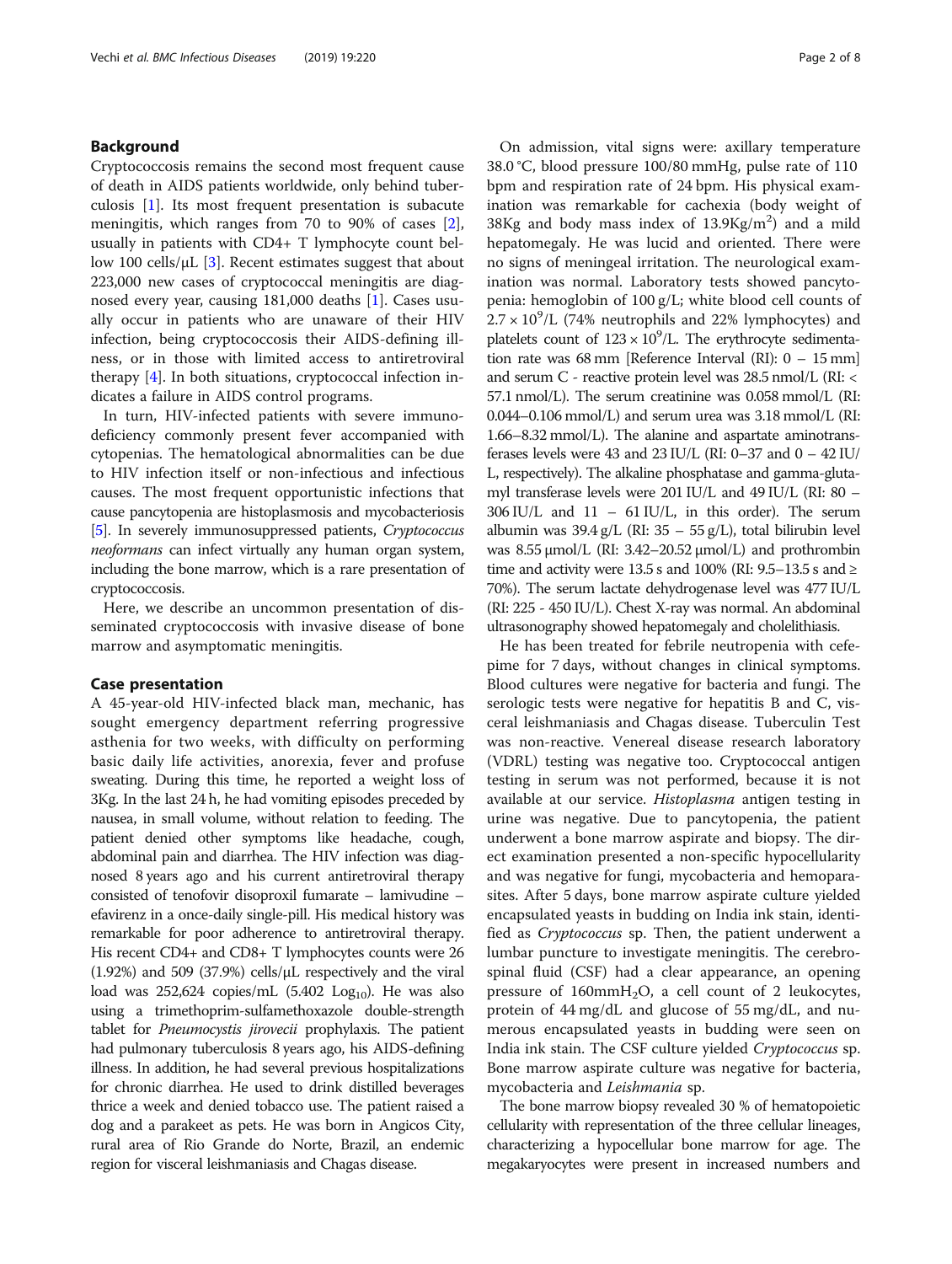megakaryocytes with mild dysplasia (hypolobated nuclei) were rarely observed. The myeloid series presented a preserved maturation scale with predominance of mature forms and the erythroid lineage was arranged in small islands without particularities. There were typical plasma cells scattered in hematopoietic tissue. Silver staining revealed a delicate network of reticulin fibers without fibrosis. The Masson's trichrome staining showed no collagen fibers deposition. Giemsa, Fite-Faraco and Periodic Acid-Schiff staining were negative. In the mucicarmine staining, it was observed presence of loosely formed granuloma composed of multinucleated giant cells encompassing rounded yeast like organisms compatible with Cryptococcus sp. (Fig. 1).

For species and genotype identification, the isolate was grown on Sabouraud dextrose agar at 37 °C for 48 h and deoxyribonucleic acid (DNA) was extracted by initial mechanical rupture of yeast cell in liquid nitrogen using a pestle and mortar following the extraction protocol of McCullough et al. [[6\]](#page-6-0). The *URA5* gene was amplified by

Polymerase Chain Reaction (PCR) according to the method suggested by Meyer et al. [\[7](#page-6-0)]. The isolate was identified as C. neoformans var. grubii (genotype VNI) (Fig. [2](#page-3-0)).

The patient was treated with amphotericin B deoxycholate at 1 mg/Kg daily, combined with fluconazole at 800 mg daily given intravenously. After a week of treatment, the patient developed acute kidney injury stage 3, according to the Kidney Disease: Improving Global Outcomes (KDIGO) criteria [\[8\]](#page-6-0), with increase of serum creatinine and urea levels to 0.185 mmol/L and 11.98 mmol/L, respectively. At the discretion of assistant doctor, the treatment was switched for fluconazole at 1200 mg daily during the remainder of the 14-day induction phase. The patient was conservatively managed for acute kidney injury with return of baseline serum creatinine and urea levels after five weeks. CSF cultures for fungi were negative at one and two-weeks of treatment. After that, the patient was treated with fluconazole at 800 mg daily throughout the 8-week consolidation phase.



Fig. 1 Photomicrography of the patient's bone marrow biopsy. Effacement of normal bone marrow architecture at 40x and 100x magnification (a and b, respectively), with replacement of normal adipose tissue by an inflammatory infiltrate consisting of xanthomatous histiocytes and multinucleated giant cells, constituting a loosely formed granuloma, better visualized at 400x magnification (c). At this magnification, the multinucleated giant cells exhibit clear areas inside their cytoplasm. At 1000x magnification, such clear areas revealed to be rounded yeast like organisms (arrows), located inside multinucleated giant cells and histocytes, stained with mucicarmine in their capsule, compatible with Cryptococcus sp. (d and e)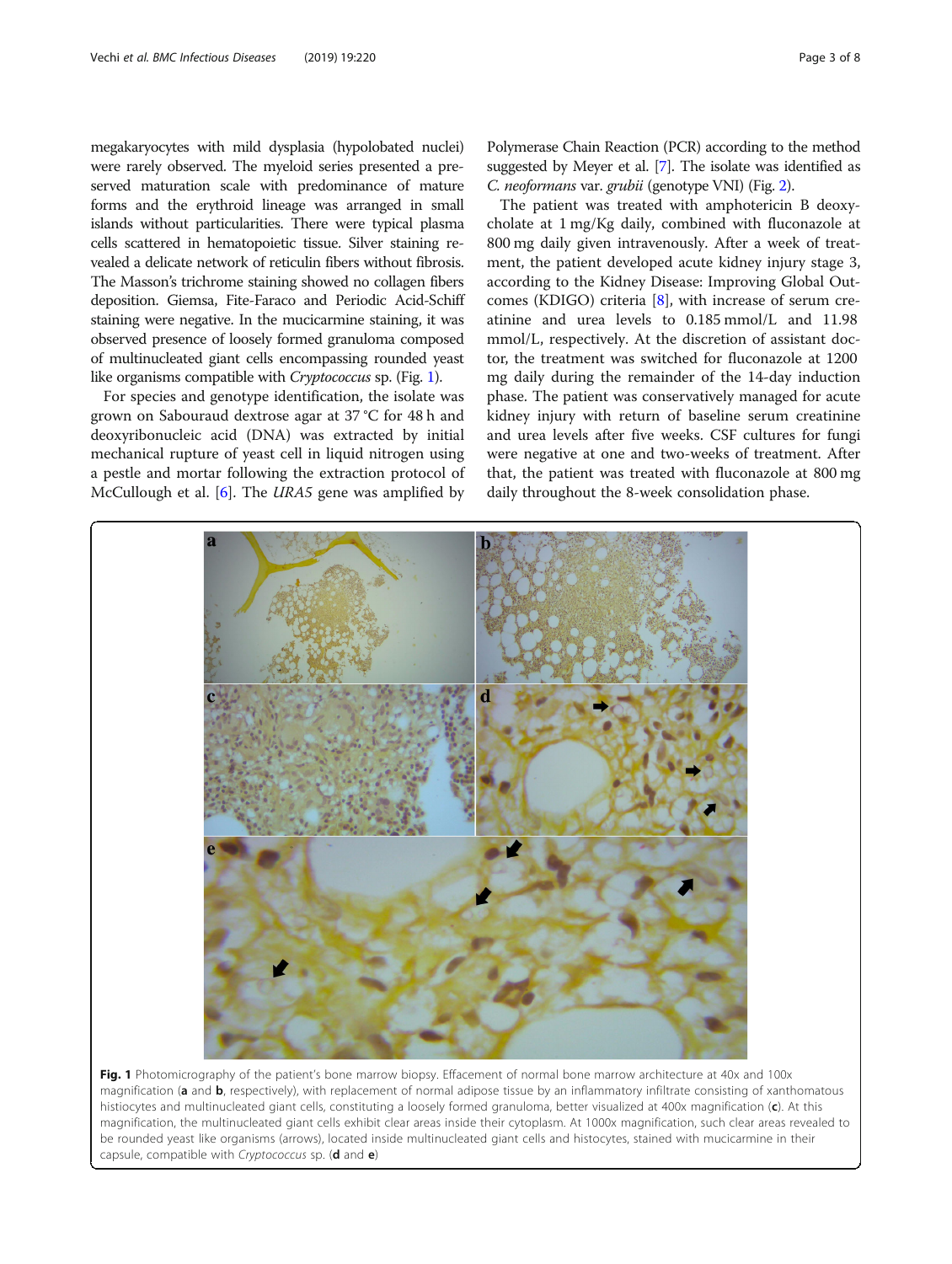<span id="page-3-0"></span>

The patient remained hospitalized throughout the induction and consolidation phases of the treatment due to socioeconomic reasons. He could not afford the costs related to the hospitalization neither his medicines, that was why the patient went to our hospital, a public health facility, besides he did not have an appropriate family support to help him recover and manage his condition. Cranial computed tomography (CT) showed cerebellar atrophy with compensatory fourth ventricle ectasia and cerebral atrophy with non-hypertensive dilation of the supratentorial ventricles and enlargement of grooves, fissures and cisterns. Magnetic resonance imaging (MRI) confirmed a non-habitual volumetric reduction of encephalic parenchyma for age with compensatory ectasia of ventricular system; the brain parenchyma signal-intensity was preserved. The patient had no fever nor vomiting within the first week of treatment and recovered from asthenia after four weeks of treatment. After induction and consolidation phases of treatment, the hematological parameters have improved: hemoglobin level of 110 g/L; white blood cell counts of  $5.9 \times 10^9$ /L (65% neutrophils and 30% lymphocytes) and platelets count of  $166 \times 10^9$ /L. He was discharged from hospital with recommendations to keep oral fluconazole at 450 mg daily (maintenance phase) and outpatient follow-up at a regional HIV/AIDS care service.

#### Discussion and conclusions

The most frequent clinical manifestation of cryptococcosis in HIV-infected patients is subacute meningitis. Due to the neurotropism, the isolation of Cryptococcus sp. in extra-neural sites should prompt to a lumbar puncture to rule out concomitant meningitis [\[9](#page-6-0)]. In the present case, a lumbar puncture was justified after the detection of Cryptococcus neoformans in bone marrow aspirate culture, although the patient did not demonstrate clinical evidences of central nervous system (CNS) involvement. The finding of encapsulated yeasts in CSF was incidental, characterizing a subclinical or latent form of cryptococcal meningitis (CM).

Subclinical CM has previously been reported. Liss and Rimland [[10\]](#page-6-0) described two cases of asymptomatic CM. One patient was a 59-year-old diabetic man who was hospitalized for cryptococcal pneumonia. His neurological and ocular examinations were unremarkable and neck stiffness was absent. Blood cultures for fungi were negative. The urine culture yielded Cryptococcus neoformans. He was submitted to a lumbar puncture, with numerous encapsulated yeasts observed in the CSF, subsequently identified as Cryptococcus neoformans.

In a series of 40 cases of CM, Butler and colleagues [\[11](#page-6-0)] found four (10%) cases of asymptomatic CM after isolation of Cryptococcus neoformans in culture of extra-neural sites specimen: kidney, blood, lung, and a submandibular nodule. All patients had no symptoms of meningeal involvement, but one patient has been undergoing psychiatric treatment for personality change of several years duration. Smilack et al. [\[12\]](#page-6-0) reported a case of a 21-year-old man with widespread Hodgkin's lymphoma in remission with pleural effusion of cryptococcal etiology. He had no neurological symptoms, but Cryptococcus neoformans was also isolated in CSF culture.

The studies of the prevalence of cryptococcal antigenemia in HIV-infected patients with CD4 + T lymphocyte count below 100 cells/μL demonstrated the CM may be common in clinical practice. In a recently published meta-analysis, Temfack et al. [\[13](#page-6-0)] found a prevalence of 33% (95% confidence interval, 21–45%) of asymptomatic CM among cryptococcal antigen (CrAg) positive patients. The CrAg testing has been found to be a valuable tool in the early detection of cryptococcal infection in at-risk patients, as CrAg can be detected in blood weeks to months before the onset of  $CM$  [\[14\]](#page-6-0). Since 2011, World Health Organization has recommended routine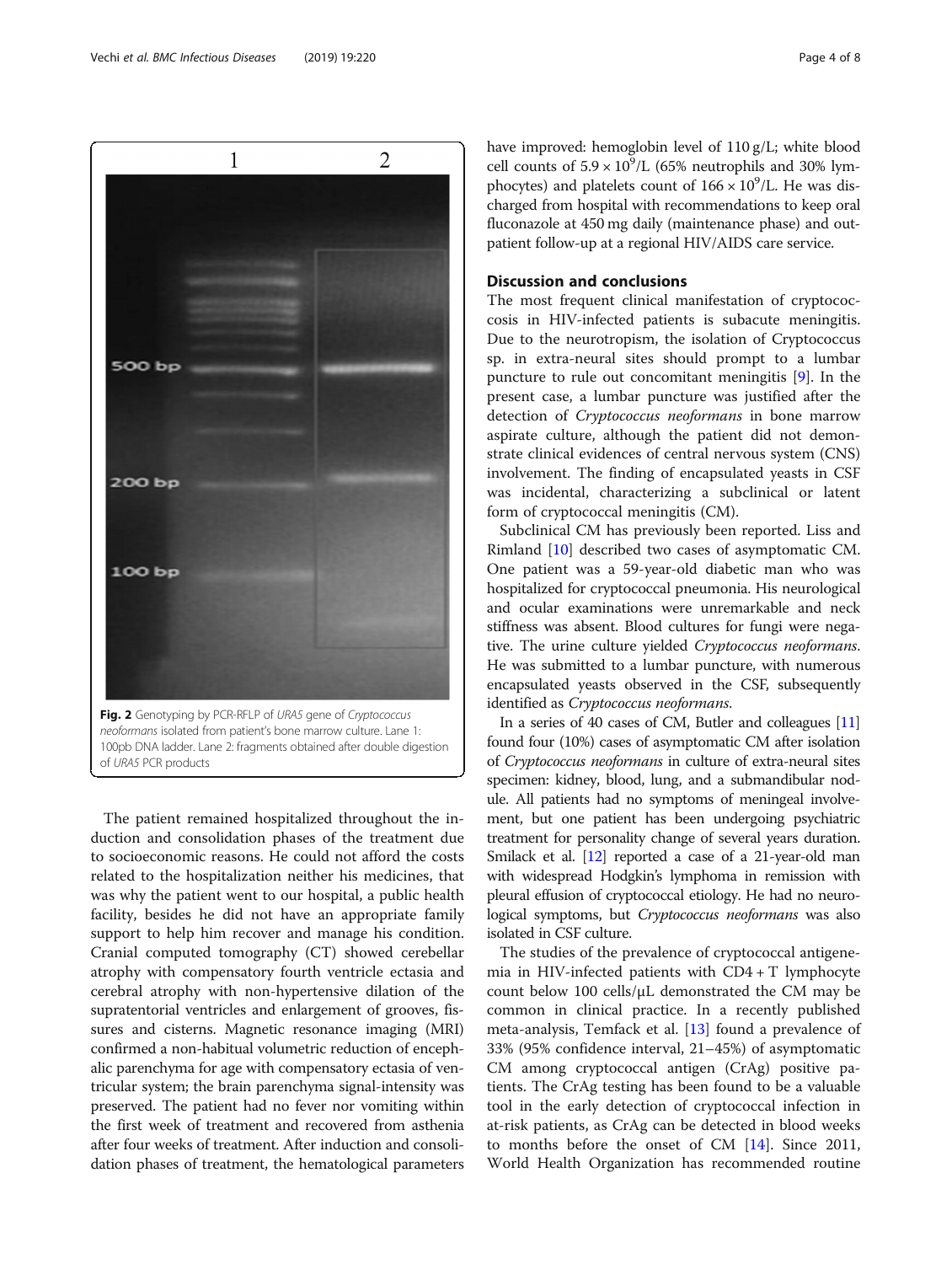CrAg testing in antiretroviral-naïve HIV-infected adult patients with  $CD4 + T$  lymphocyte count below 100  $cells/µL$ , by either latex agglutination or lateral flow assay, followed by a targeted pre-emptive fluconazole therapy among CrAg-positive patients [\[15\]](#page-6-0).

With pre-emptive fluconazole therapy, the incidence of CM dropped from 21.4 to 5.7% among CrAg-positive patients and the all-cause mortality reduced from 39.7 to 17.4%, although it still remained significantly higher among CrAg-positive than CrAg-negative patients (around two-fold risk) [\[13](#page-6-0)]. Besides blood, CrAg can be also detected in CSF and has been proved to be a rapid and reliable non-culture-based diagnostic test for confirmed CM in AIDS patients [\[16](#page-6-0)]. CSF CrAg testing is handy for timely diagnosis of CM, as it can be detected before the direct microscopic examination using India Ink is positive, whose sensibility is around 86%, while pending the CSF culture results [[17](#page-6-0)]. Even CSF CrAg may be positive in occasional cases when the culture is negative due to previous exposure to antifungal therapy or the incubation period was not long enough, especially in low yeast burden associated with small volumes of CSF [\[17\]](#page-6-0).

Unfortunately, the CrAg testing is not available at our service. However, it is worth pointing out that our patient was at high risk for cryptococcosis (CD4+ T lymphocytes count of 26 cells/μL) and would probably benefit from CrAg testing in blood for early detection of the cryptococcal infection, and once being positive, the CSF testing would be advantageous for early and timely diagnosis of meningeal involvement.

As the course of CM is usually indolent over weeks and symptoms and signs may be subtle and non-specific, a high degree of clinical suspicion is required, especially in patients with advanced HIV infection. Vomiting and difficulty on performing basic daily activities, being nonspecific, might be interpreted as neurological symptoms for this patient. In CM, vomiting is often a clinical manifestation of elevated intracranial pressure (ICP). In addition, hydrocephalus, a possible complication of CM and a cause of elevated ICP, may provoke dementia symptoms with impairment of daily activities. However, the opening pressure of CSF on lumbar puncture was normal and neuroimaging exhibited a normal brain parenchyma sign and excluded cerebral oedema or hydrocephalus as causes of elevated intracranial pressure.

A possible explanation for the asymptomatic meningitis in our patient would be the early diagnosis of CNS involvement. The finding of Cryptococcus neoformans in bone marrow aspirate prompted us to investigate the CNS before the symptoms appeared. Perhaps the atrophy of the brain parenchyma observed in the patient's neuroimaging studies may have contributed to the absence of symptoms slowing the process of increasing ICP. The patient's opening pressure of CSF was 160mmH2O. Despite this, the

pathophysiology related to the symptoms and signs of CM is not fully elucidated.

In the study by Graybill et al. [\[18](#page-6-0)], clinical manifestations of raised ICP, as headache, were more common in patients with higher pressures, nevertheless they were absent in up to 8% of patients with the highest pressures  $(\geq 350$ mmH<sub>2</sub>O) as well as 79% of patients with normal ICP  $(\leq 190$ mmH<sub>2</sub>O) reported headache. In cryptococcal meningitis, elevated ICP is caused by impaired CSF reabsorption at the arachnoid granulations secondary to an inflammatory arachnoiditis or direct cryptococcal infiltration [[19](#page-6-0)]. Shankar et al. [\[20\]](#page-6-0) raised the hypothesis of impedance of CSF circulation caused by masses of cryptococci on the arachnoid villi leading to dynamic hydrocephalus attacks, which are not recognized by routine methods as cranial CT or MRI in majority of instances.

In addition to CNS infections, HIV-infected patients also have more frequently disseminated cryptococcosis, with the finding of yeasts in extra-neural sites, associated to poorer prognosis [\[3,](#page-6-0) [4,](#page-6-0) [9,](#page-6-0) [11](#page-6-0)]. Cryptococcus neoformans has been reported to cause infection in any organ of the human body, including the bone marrow. In HIV-positive patients with disseminated cryptococcosis, the bone marrow involvement is observed from 13 to 42% of cases [[4,](#page-6-0) [11,](#page-6-0) [21\]](#page-6-0), with a wide spectrum of clinical manifestations.

Bone marrow infection by Cryptococcus neoformans can be absolutely asymptomatic in HIV-infected patients, and has been identified through screening cultures [[21](#page-6-0)]. It can be an exclusive affection of bone marrow and present nonspecific symptoms like fever, anorexia, asthenia and weight loss as part of a wasting or fever of unknown origin syndrome, followed by pancytopenia  $[22]$  $[22]$ . In extreme cases, cryptococcosis can mimic aplastic anemia, with bone marrow biopsy showing almost complete acellularity in context of a disseminated disease [\[12](#page-6-0)].

The direct examination of bone marrow aspirate can show extra- and intracellular encapsulated yeast like organisms in budding or not, offering the advantage of a rapid turn-around time, while pending culture and biopsy results [[22](#page-6-0)–[24](#page-6-0)]. In biopsy study, the most common findings are the presence of granulomas with spherical encapsulated yeast [[10](#page-6-0), [22,](#page-6-0) [25](#page-6-0)], similar to direct examination. Specific stains as India ink, mucicarmine or Gomori methenamine silver are necessary for demonstration of the capsule and confirm the diagnosis of cryptococcosis [[22](#page-6-0)–[24\]](#page-6-0). The isolation of Cryptococcus neoformans from tissue culture adds to diagnosis.

Here in Rio Grande do Norte, a state of Northeast of Brazil, there are other more frequent opportunistic causes of pancytopenia in patients with AIDS as visceral leishmaniasis, disseminated histoplasmosis and tuberculosis. Thus, even though pancytopenia may result from cryptococcosis, the diagnosis was completely unexpected. Our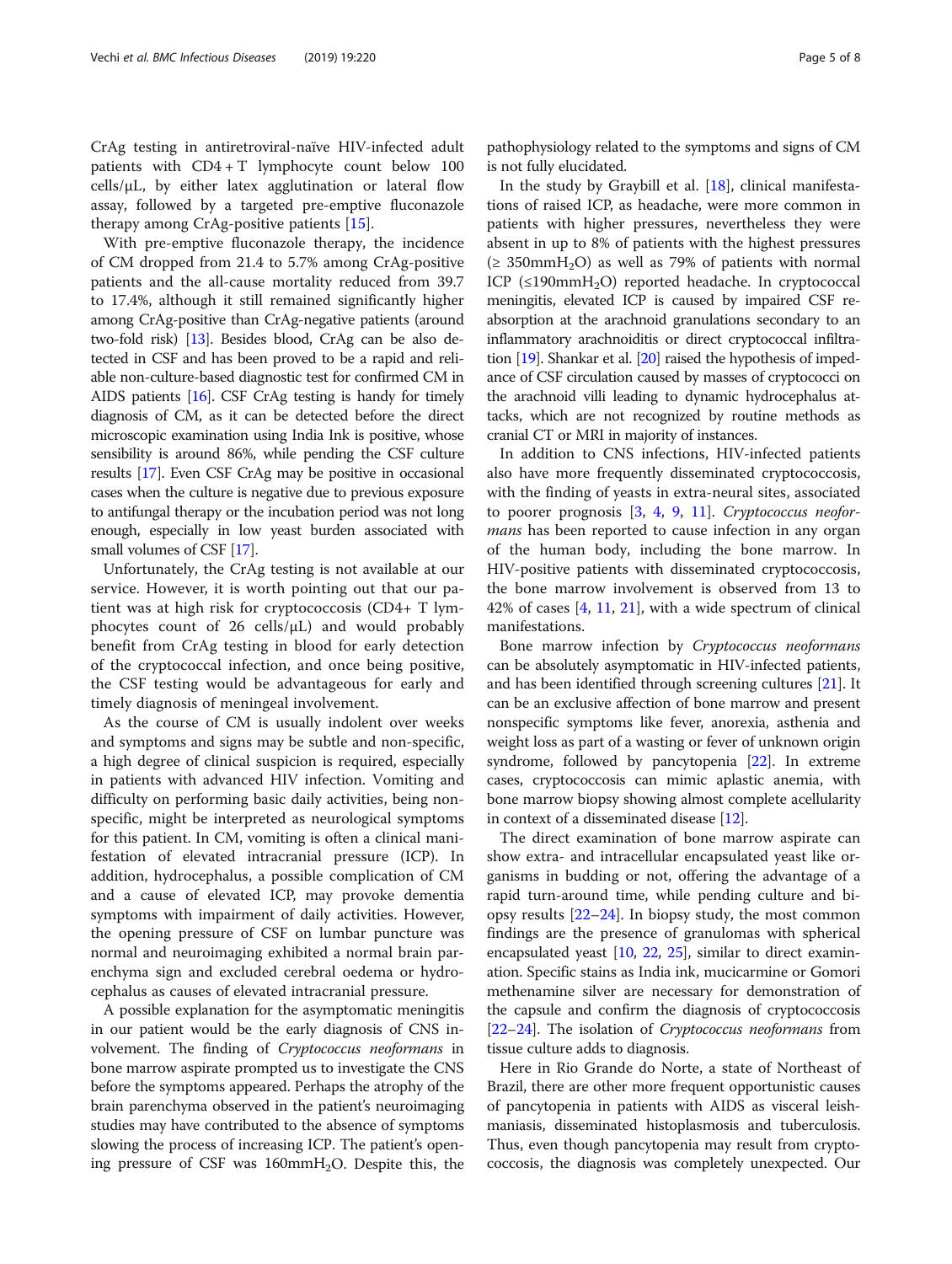patient has fulfilled the criteria for invasive fungal infection of bone marrow by Cryptococcus neoformans. The culture of bone marrow aspirate for fungi requires a volume of 1 to 5 mL. Collecting this volume leads to an unavoidable dilution of bone marrow aspirate with peripheral blood  $[26]$  $[26]$  $[26]$ . The yield of *Cryptococcus* sp. from this culture may result from: the true presence of yeast in bone marrow tissue; the presence of yeasts in peripheral blood (as part of cryptococcaemia) or both. In this case, the peripheral blood culture for fungi, incubated for 8 weeks, as part of diagnostic work-up of disseminated histoplasmosis, was negative. Moreover, the presentation of granulomatous reaction with encapsulated yeasts inside multinucleated giant cells is an unequivocal evidence of bone marrow infection by Cryptococcus sp.

In immunocompromised patients, the cryptococcal disease may result from either primary infection or reactivation of a latent infection. There are epidemiological and biological evidence of the role of quiescence on pathogenesis of cryptococcosis [[27,](#page-6-0) [28\]](#page-6-0). In study by Saha et al. [[29](#page-6-0)], the transplant recipients with previous serological evidence of cryptococcal infection (latent infection) developed cryptococcosis earlier after transplant  $(5.6 \pm 3.4 \text{ months})$  than patients without preexisting serological reactivity  $(40.6 \pm 63.8 \text{ months})$ , suggesting an acute infection in the latter group. In this case, the patient was not very adherent to antiretroviral therapy and his CD4+ T Lymphocyte count has been below 100 cells/μL for around 6 years (data not showed).

Furthermore, this patient had a remarkable epidemiological record of parakeet exposure. Cryptococcus neoformans has been isolated from the droppings of a variety of avian species [\[30](#page-6-0)]. Although a history of bird exposure is not commonly evoked from patients with cryptococcosis, there are documented cases of probable transmission of Cryptococcus sp. from exposure to aerosolized birds excrements to immunocompromised patients, suggesting a progressive primary infection [\[31,](#page-6-0) [32\]](#page-6-0). Taking into account the parakeet exposure and presentation of cryptococcosis after about 6 years of advanced HIV infection, we can speculate this patient might have developed a disseminated cryptococcosis by primary infection.

In disseminated cryptococcosis, the recommended treatment consists of an induction phase with an amphotericin B formulation given intravenously combined with oral flucytosine for, at least, two weeks. This combination is associated with more rapid sterilization of CSF and better survival [[33](#page-6-0)]. Unfortunately, we do not have flucytosine in our service. Thus, amphotericin B formulation combined with fluconazole at 800 mg daily is a viable option in this circumstance.

Liposomal amphotericin B is preferable to conventional formulation, since it shows similar efficacy, but less toxicity [[34\]](#page-6-0). Our patient developed acute renal

failure after a week of treatment with amphotericin B deoxycholate. At discretion of assistant doctor, treatment was switched for fluconazole at 1200 mg daily, according to guidelines recommendations [\[33\]](#page-6-0). The patient had a good response to the treatment. CSF cultures for fungi at one and two-weeks were negative. The symptoms disappeared completely with recovery of leucocytes and platelets counts. In the maintenance therapy of CM, fluconazole is used to prevent relapses until an adequate immunological recovery. Our patient had an advanced HIV disease, as evidenced by his extremely low CD4 count, and several predictors of poor outcome of cryptococcal infection: a low baseline body weight, a poor baseline CSF inflammatory response (< 20cells/μL of CSF), a low Karnofsky performance status at presentation and a disseminated disease with positive extraneural culture [[35](#page-7-0)]. Taking into account these prognostic factors, at the decision of assistant doctor, the patient used a higher than usual dose of fluconazole (200 mg daily) in the maintenance phase, based on the Brazilian guidelines for management of cryptococcosis [[33](#page-6-0), [36\]](#page-7-0).

In conclusion, bone marrow infection caused by Cryptococcus neoformans is uncommon. This etiology should be included for differential diagnosis in HIV-infected patients with fever and cytopenias, especially when CD4 T lymphocytes count is below 100 cells/μL. This case illustrates an atypical presentation of disseminated cryptococcosis with bone marrow involvement and asymptomatic meningitis, highlighting the role of bone marrow aspirate and biopsy study in HIV-infected patients with fever and pancytopenia for early diagnosis and adequate treatment of opportunistic infections.

#### **Abbreviations**

AIDS: Acquired Immunodeficiency Syndrome; CM: Cryptococcal Meningitis; CNS: Central Nervous System; CrAg: Cryptococcal Antigen; CSF: Cerebrospinal Fluid; CT: Computed Tomography; DNA: Deoxyribonucleic Acid; HIV: Human Immunodeficiency Virus; ICP: Intracranial Pressure; MRI: Magnetic Resonance Imaging; PCR: Polimerase Chain Reaction; RFLP: Restriction Fragment Length Polymorphism; RI: Reference Interval; VDRL: Venereal Disease Research Laboratory; VNI: Cryptococcus neoformans genotype I

#### Acknowledgments

We would like to thank the Hospital Giselda Trigueiro for technical assistance.

#### Funding

This case report received no specific grant from any funding agency in the public, commercial, or not-for-profit sectors.

#### Availability of data and materials

All data generated or analyzed during this study is included in this published article. This is a case report based on a patient taken care of Hospital Giselda Trigueiro. Data was obtained from the patient's chart. Signed consent was obtained for this case report. Evidence supporting the case report were obtained via PubMed.

#### Author's contributions

HTV was one of the patient's physician assistant and the major contributor in writing this manuscript. RCT, ALO and RMOSG performed the species and genotype identification of Cryptococcus isolate. RCT also contributed writing the manuscript. RDAS performed the bone marrow aspirate and biopsy and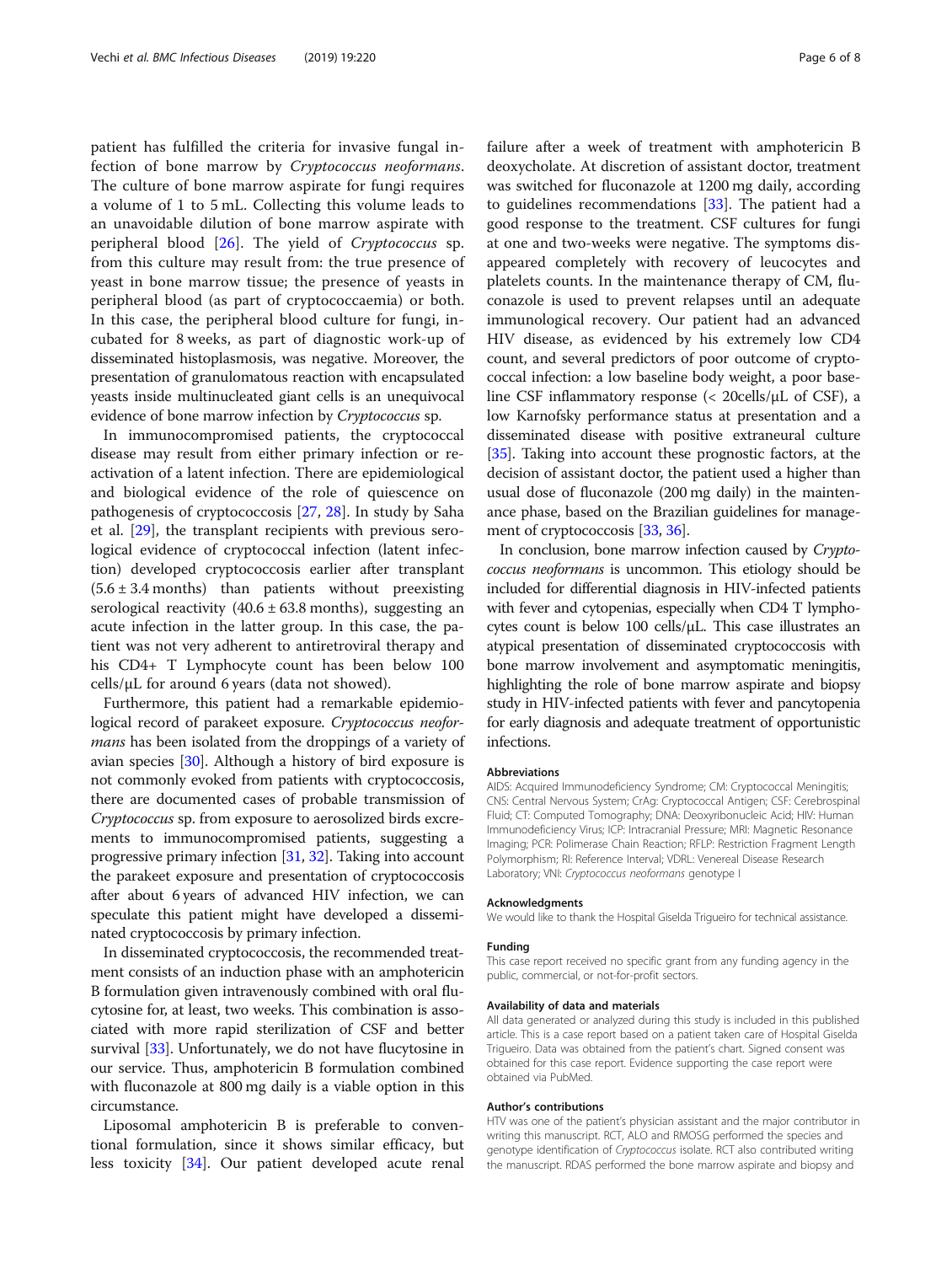#### <span id="page-6-0"></span>Ethics approval and consent to participate

Not applicable.

#### Consent for publication

A written informed consent was obtained from the patient for publication of this case report and any accompanying images. Available on request.

#### Competing interests

The authors declare that they have no competing interests.

#### Publisher's Note

Springer Nature remains neutral with regard to jurisdictional claims in published maps and institutional affiliations.

#### Author details

<sup>1</sup>Department of Infectious Diseases, Hospital Giselda Trigueiro, Universidade Federal do Rio Grande do Norte, 110 Cônego Monte Street, Natal, Rio Grande do Norte RN 59037-170, Brazil. <sup>2</sup>Department of Celular Biology and Genetics/Institute of Tropical Medicine, Universidade Federal do Rio Grande do Norte, Natal, Rio Grande do Norte RN 59078-970, Brazil. <sup>3</sup>Department of Hematology, Universidade Federal do Rio Grande do Norte, 619ª Nilo Peçanha Avenue, Natal, Rio Grande do Norte RN 59012-300, Brazil. 4 Department of Pathology, Hospital Universitário Onofre Lopes, 600 Nilo Peçanha Avenue, Natal, Rio Grande do Norte RN 59012-300, Brazil.

#### Received: 20 July 2018 Accepted: 19 February 2019 Published online: 04 March 2019

#### References

- 1. Rajasingham, R., Smith, R. M., Park, B. J., et al. Global burden of disease of HIV associated cryptococcal meningitis: an updated analysis. Lancet Infect Dis 2017; 17(8), 873–881. Doi[:https://doi.org/10.1016/S1473-3099\(17\)30243-8](https://doi.org/10.1016/S1473-3099(17)30243-8).
- 2. El Fane M, Badaoui L, Ouladlahsen A, et al. La cryptococcose au cours de l'infection à VIH. Journal de Mycologie Medicale. 2015;25(4):257–62. [https://](https://doi.org/10.1016/j.mycmed.2015.09.008) [doi.org/10.1016/j.mycmed.2015.09.008](https://doi.org/10.1016/j.mycmed.2015.09.008).
- Crowe SM, Carlin JB, Stewart KI, et al. Predictive Value of CD4 Lymphocyte Numbers for the Development of Opportunistic Infections and Malignancies in HIV-Infected Persons. J Acquir Immune Defic Syndr. 1991;4(8):770–6.
- 4. Mirza, S. A., Phelan, M., Rimland, D., et al. The changing epidemiology of cryptococcosis: an update from population-based active surveillance in 2 large metropolitan areas, 1992–2000. Clin Infect Dis 2003; 36, 789–794. Doi: <https://doi.org/10.1086/368091>.
- Tanaka PY, Hadad DJ, Barletti SC, et al. Bone marrow biopsy in the diagnoses of infectious and non-infectious causes in patients with advanced HIV infection. J Infect. 2007;54(4):362–6. [https://doi.org/10.1016/j.](https://doi.org/10.1016/j.jinf.2006.06.007) [jinf.2006.06.007.](https://doi.org/10.1016/j.jinf.2006.06.007)
- Mccullough MJ, Disalvo AF, Clemons KV, Park P, Stevens DA. Molecular epidemioloy of Blastomyces dermatitidis. Clin Infect Dis. 2000;30:328–35. <https://doi.org/10.1086/313649>.
- 7. Meyer W, Castañeda A, Jackson S, Huynh M, Castañeda E, Arechavala A, et al. Molecular typing of IberoAmerican Cryptococcus neoformans isolates. Emerg Infect Dis. 2003;9:189–95. [https://doi.org/10.3201/eid0902.020246.](https://doi.org/10.3201/eid0902.020246)
- Kidney Disease. Improving global outcomes (KDIGO). Acute kidney injury work group. KDIGO clinical practice guidelines for acute kidney injury. Kidney International Supplements. 2012;2:1.
- Saag MS, Graybill RJ, Larsen RA, et al. Practice Guidelines for the Management ofCryptococcal Disease. Clin Infect Dis. 2000;30(4):710–8. <https://doi.org/10.1086/313757>.
- 10. Liss HP, Rimland D. Asymptomatic Cryptococcal Menigitis. Am. Rev. Respir. Dis. 1981;124:88–9.
- 11. Butler WT, Alling DW, Spickard A, Utz JP. Diagnostic and prognostic value of clinical and laboratory findings in cryptococcal meningitis. A follow-up study of forty patients. N. Engl. J. Med. 1964;270:59–67. [https://doi.org/10.](https://doi.org/10.1056/NEJM196401092700201) [1056/NEJM196401092700201.](https://doi.org/10.1056/NEJM196401092700201)
- 12. Smilack JD, Bellet RE, Talman WT. Cryptococcal pleural effusion. JAMA. 1975; 232(6):639–41. [https://doi.org/10.1001/jama.1975.03250060035020.](https://doi.org/10.1001/jama.1975.03250060035020)
- 13. Temfack E, Bigna JJ, Luma HN, et al. Impact of Routine Cryptococcal Antigen Screening and Targeted Preemptive Fluconazole Therapy in Antiretroviral-naive Human Immunodeficiency Virus–infected Adults With CD4 Cell Counts <100/μL: A Systematic Review and Meta-analysis. Clin. Infect. Dis ,ciy567.Doi[:https://doi.org/10.1093/cid/ciy567](https://doi.org/10.1093/cid/ciy567).
- 14. French N, Gray K, Watera C, et al. Cryptococcal infection in a cohort of HIV-1-infected Ugandan adults. AIDS. 2002;16(7):1031–8. [https://doi.org/10.1097/](https://doi.org/10.1097/00002030-200205030-00009) [00002030-200205030-00009.](https://doi.org/10.1097/00002030-200205030-00009)
- 15. WHO Rapid Advice. Diagnosis, prevention, and management of cryptococcal disease in HIV- infected adults, adolescents, And children. 2011. Available at: [http://whqlibdoc.who.int/publications/2011/9789241502979\\_eng.pdf](http://whqlibdoc.who.int/publications/2011/9789241502979_eng.pdf). Accessed 27 Nov 2018.
- 16. Temfack E, Kouanfack C, Mossiang L, et al. Cryptococcal antigen screening in asymptomatic HIV-infected antiretroviral Naïve patients in Cameroon and evaluation of the new semi-quantitative Biosynex CryptoPS test. Front Microbiol. 2018;9:409. <https://doi.org/10.3389/fmicb.2018.00409.>
- 17. Chammard TB, Temfack E, Lortholary O, et al. Diagnostic and therapeutic strategies in cryptococcosis : impact on outcome. Mem Inst Oswaldo Cruz. 2018;113(7):e180050. <https://doi.org/10.1590/0074-02760180050.>
- 18. Graybill JR, Sobel J, Saag M, et al. Diagnosis and Management of Increased Intracranial Pressure in patients with AIDS and Cryptococcal meningitis. Clin Infect Dis. 2000;30(1):47–54. [https://doi.org/10.1086/313603.](https://doi.org/10.1086/313603)
- 19. Johnston SRD, Corbett EL, Foster O, et al. Raised intracranial pressure and visual complications in AIDS patients with cryptococcal meningitis. J Infect. 1992;24:185–9. [https://doi.org/10.1016/0163-4453\(92\)92954-H.](https://doi.org/10.1016/0163-4453(92)92954-H)
- 20. Shankar SK, Mahadevan A, Satishchandra P, et al. Neuropathology of HIV / AIDS with an overview of the Indian scene. Indian J Med Res. 2005;121(4): 468–88.
- 21. Kovacs, J. A., Kovacs, A. A., Polis, M., et al. Cryptococcosis in the acquired immunodeficiency syndrome. Ann Intern Med 1985; 103(4), 533–538. Doi: <https://doi.org/10.7326/0003-4819-103-4>- 533.
- 22. Quesada AE, Tholpady A, Wanger A, et al. Utility of bone marrow examination for workup of fever of unknown origin in patients with HIV/AIDS. J Clin Pathol. 2015;68(3):241–5. <https://doi.org/10.1136/jclinpath-2014-202715>.
- 23. Suner L, Mathis S. Disseminated cryptococcosis in bone marrow. Blood. 2014;123(20):3070.
- 24. Nayal B, Veena, Niveditha S, et al. Detection of cryptococcosis in peripheral blood smear: A case report. Int J Appl Basic Med Res. 2011;1(2):116–7. <https://doi.org/10.4103/2229-516X.91158>.
- 25. Basu S, Marwaha N, Aggarwal V. Bone marrow cryptococcosis in a humanimmunodeficiency virus-negative patient. Br J Haematol. 2003;120(1): 2. <https://doi.org/10.1046/j.1365-2141.2003.03890.x>.
- 26. Radhakrishnan N. Bone Marrow Aspiration and Biopsy. Medscape. 2017. Available from: <https://emedicine.medscape.com/article/207575-overview> . Accessed 27 Nov 2018.
- 27. Garcia-Hermoso D, Janbon G, Dromer F. Epidemiological evidence for dormant Cryptococcus neoformans infection. J Clin Microbiol. 1999;37(10):3204–9.
- 28. Alanio A, Vernel-pauillac F, Sturny-leclère A, Dromer F. Cryptococcus neoformans host Adaptation : toward biological evidence of dormancy. MBio. 2015;6(2):e02580–14. <https://doi.org/10.1128/mBio.02580-14.>
- 29. Saha DC, Goldman DL, Shao X, et al. Serologic evidence for reactivation of cryptococcosis in solid-organ transplant recipients. Clin Vaccine Immunol. 2007;14(12):1550–4. <https://doi.org/10.1128/CVI.00242-07>.
- 30. Levitz SM. The ecology of Cryptococcus neoformans and the epidemiology of Cryptococcosis. Rev Infect Dis. 1991;13(6):1163–9. [https://doi.org/10.2307/](https://doi.org/10.2307/4456203.) [4456203.](https://doi.org/10.2307/4456203.)
- 31. Fessel WJ. Cryptococcal meningitis after unusual exposures to birds. N Engl J Med. 1993;328(18):1354–5. <https://doi.org/10.1056/NEJM199305063281816>.
- 32. Nosanchuk JD, Shoham S, Fries BC, et al. Evidence of zoonotic transmission of cryptococcus neoformans from a pet cockatoo to an immunocompromised patient. Ann Intern Med. 2000;132(3):205–8. [https://doi.org/10.7326/0003-4819-](https://doi.org/10.7326/0003-4819-132-3-200002010-00006) [132-3-200002010-00006.](https://doi.org/10.7326/0003-4819-132-3-200002010-00006)
- 33. Panel on Opportunistic Infections in HIV-Infected Adults and Adolescents. Guidelines for the prevention and treatment of opportunistic infections in HIV-infected adults and adolescents: recommendations from the Centers for Disease Control and Prevention, the National Institutes of Health, and the HIV Medicine Association of the Infectious Diseases Society of America. Available at [http://aidsinfo.nih.gov/contentfiles/lvguidelines/adult\\_oi.pdf](http://aidsinfo.nih.gov/contentfiles/lvguidelines/adult_oi.pdf) . Accessed 6 June 2018.
- 34. Hamill RJ, Sobel JD, El-Sadr W, et al. Comparison of 2 doses of liposomal amphotericin B andconventional amphotericin B deoxycholate for